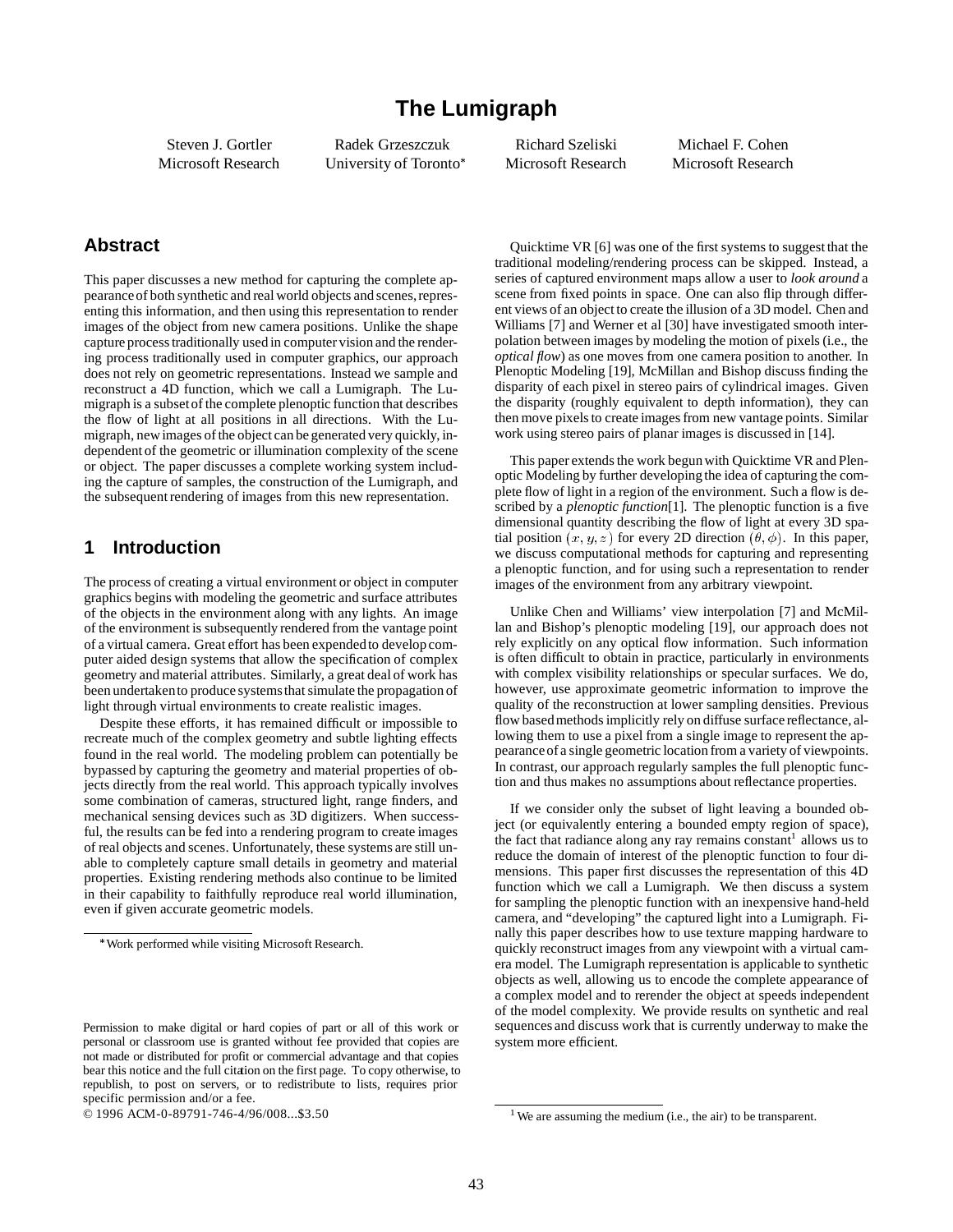# **2 Representation**

# **2.1 From 5D to 4D**

The plenoptic function is a function of 5 variables representing position and direction  $2$ . If we assume the air to be transparent then the radiance along a ray through empty space remains constant. If we furthermore limit our interest to the light leaving the convex hull of a bounded object, then we only need to represent the value of the plenoptic function along some surface that surrounds the object. A cube was chosen for its computational simplicity (see Figure 1). At any point in space, one can determine the radiance along any ray in any direction, by tracing backwards along that ray through empty space to the surface of the cube. Thus, the plenoptic function due to the object can be reduced to 4 dimensions<sup>3</sup> .

The idea of restricting the plenoptic function to some surrounding surface has been used before. In full-parallax holographic stereograms [3], the appearance of an object is captured by moving a camera along some surface (usually a plane) capturing a 2D array of photographs. This array is then transferred to a single holographic image, which can display the appearanceof the 3D object. The work reported in this paper takes many of its concepts from holographic stereograms.

Global illumination researchers have used the "surface restricted plenoptic function" to efficiently simulate light-transfer between regions of an environment containing complicated geometric objects. The plenoptic function is represented on the surface of a cube surrounding some region; that information is all that is needed to simulate the light transfer from that region of space to all other regions [17]. In the context of illumination engineering, this idea has been used to model and represent the illumination due to physical luminaires. Ashdown [2] describes a gantry for moving a camera along a sphere surrounding a luminaire of interest. The captured information can then be used to represent the light source in global illumination simulations. Ashdown traces this idea of the surfacerestricted plenoptic function back to Levin [15].

A limited version of the work reported here has been described by Katayama et al. [11]. In their system, a camera is moved along a track, capturing a 1D array of images of some object. This information is then used to generate new images of the object from other points in space. Because they only capture the plenoptic function along a line, they only obtain horizontal parallax, and distortion is introduced as soon as the new virtual camera leaves the line. Finally, in work concurrent to our own, Levoy and Hanrahan [16] represent a 4D function that allows for undistorted, full parallax views of the object from anywhere in space.

## **2.2 Parameterization of the 4D Lumigraph**

There are many potential ways to parameterize the four dimensions of the Lumigraph. We adopt a parameterization similar to that used in digital holographic stereograms [9] and also used by Levoy and Hanrahan [16]. We begin with a cube to organize a Lumigraph and, without loss of generality, only consider for discussion a single square face of the cube (the full Lumigraph is constructed from six such faces).



Figure 1: The surface of a cube holds all the radiance information due to the enclosed object.



Figure 2: Parameterization of the Lumigraph

We choose a simple parameterization of the cube face with orthogonal axes running parallel to the sides labeled  $s$  and  $t$  (see Figure 1). Direction is parameterized using a second plane parallel to the st plane with axes labeled u and v (Figure 2). Any point in the 4D Lumigraph is thus identified by its four coordinates  $(s, t, u, v)$ , the coordinates of a ray piercing the first plane at  $(s, t)$  and intersecting the second plane at  $(u, v)$  (see Ray(s, t, u, v) in Figure 2). We place the origin at the center of the  $uv$  plane, with the z axis normal to the plane. The st plane is located at  $z = 1$ . The full Lumigraph consists of six such pairs of planes with normals along the  $x, -x, y$ ,  $-y$ , z, and  $-z$  directions.

It will be instructive at times to consider two 2D analogs to the 4D Lumigraph. Figure 2(b) shows a 2D slice of the 4D Lumigraph that indicates the  $u$  and  $s$  axes. Figure 2(c) shows the same arrangement in *2D ray coordinates*in which rays are mapped to points (e.g., ray(s, u)) and points are mapped to lines.<sup>4</sup>

Figure 3 shows the relationship between this parameterization of the Lumigraph and a pixel in some arbitrary image. Given a Lu-

<sup>&</sup>lt;sup>2</sup>We only consider a snapshot of the function, thus time is eliminated. Without loss of generality, we also consider only a monochromatic function (in practice 3 discrete color channels), eliminating the need to consider wavelength. We furthermore ignore issues of dynamic range and thus limit ourselves to scalar values lying in some finite range.

<sup>3</sup> In an analogous fashion one can reconstruct the complete plenoptic function inside an empty convex region by representing it only on the surface bounding the empty region. At any point inside the region, one can find the light entering from any direction by finding that direction's intersection with the region boundary.

<sup>&</sup>lt;sup>4</sup>More precisely, a line in ray space represents the set of rays through a point in space.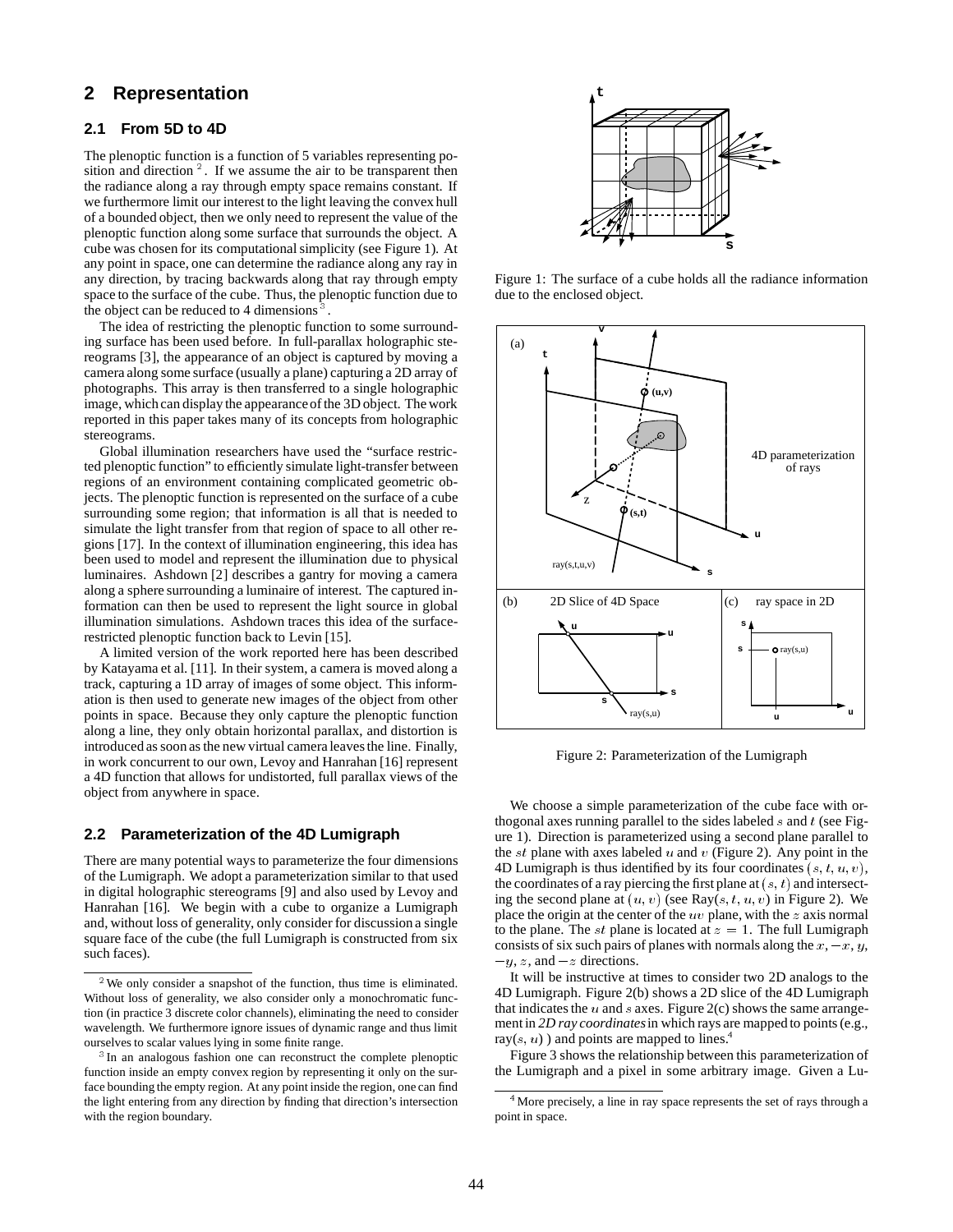

Figure 3: Relationship between Lumigraph and a pixel in an arbitrary image

migraph, <sup>L</sup>, one can generate an arbitrary new image coloring each pixel with the appropriate value  $L(s, t, u, v)$ . Conversely given some arbitrary image and the position and orientation of the camera, each pixel can be considered a sample of the Lumigraph value at  $(s, t, u, v)$  to be used to construct the Lumigraph.

There are many advantages of the two parallel plane parameterization. Given the geometric description of a ray, it is computationally simple to compute its coordinates; one merely finds its intersection with two planes. Moreover, reconstruction from this parameterization can be done rapidly using the texture mapping operations built into hardware on modern workstations (see section 3.6.2). Finally, in this parameterization, as one moves an eyepoint along the st plane in a straight line, the projection on the uv plane of points on the geometric object track along parallel straight lines. This makesit computationally efficient to compute the apparent motion of a geometric point (i.e., the *optical flow*), and to apply depth correction to the Lumigraph.

## **2.3 Discretization of the 4D Parameterization**

So far, the Lumigraph has been discussed as an unknown, continuous, four dimensional function within a hypercubical domain in  $s, t, u, v$  and scalar range. To map such an object into a computational framework requires a discrete representation. In other words, we must choose some finite dimensional function space within which the function resides. To do so, we choose a discrete subdivision in each of the  $(s, t, u, v)$  dimensions and associate a coefficient and a basis function (reconstruction kernel) with each 4D grid point.

Choosing M subdivisions in the s and t dimensions and N subdivisions in u and v results in a grid of points on the  $st$  and uv planes (Figure 4). An st grid point is indexed with  $(i, j)$  and is located at  $(s_i, t_j)$ . A uv grid point is indexed with  $(p, q)$  and is located at  $(u_p, v_q)$ . A 4D grid point is indexed  $(i, j, p, q)$ . The data value (in fact an RGB triple) at this grid point is referred to as  $x_{i,j,p,q}$ 

### **2.3.1 Choice of Basis**

We associate with each grid point a basis function  $B_{i,j,p,q}$  so that the continuous Lumigraph is reconstructed as the linear sum

$$
\tilde{L}(s,t,u,v) = \sum_{i=0}^{M} \sum_{j=0}^{M} \sum_{p=0}^{N} \sum_{q=0}^{N} x_{i,j,p,q} B_{i,j,p,q}(s,t,u,v)
$$

where  $\hat{L}$  is a finite dimensional Lumigraph that exists in the space defined by the choice of basis.



Figure 4: Discretization of the Lumigraph

For example, if we select constant basis functions (i.e., a 4D *box* with value 1 in the 4D region closest to the associated grid point and zero elsewhere), then the Lumigraph is piecewise constant, and takes on the value of the coefficient of the nearest grid point.

Similarly, a quadralinearbasis function has a value of <sup>1</sup> at the grid point and drops off to <sup>0</sup> at all neighboring grid points. The value of  $L(s, t, u, v)$  is thus interpolated from the 16 grid points forming the hypercube in which the point resides.

We have chosen to use the quadralinear basis for its computational simplicity and the  $C^0$  continuity it imposes on L. However, because this basis is not band limited by the Nyquist frequency, and thus the corresponding finite dimensional function space is not shift invariant [24], the grid structure will be slightly noticeable in our results.

### **2.3.2 Projection into the Chosen Basis**

Given a continuous Lumigraph,  $L$ , and a choice of basis for the finite dimensional Lumigraph, L~ , we still need to define a *projection* of L into L (i.e., we need to find the coefficients x that result in an L which is by some metric *closest* to  $L$ ). If we choose the  $L^2$  distance metric, then the projection is defined by integrating  $L$  against the *duals* of the basis functions [8], given by the inner products,

$$
x_{i,j,p,q} = \langle L, B_{i,j,p,q} \rangle \tag{1}
$$

In the case of the box basis,  $B = B$ . The duals of the quadralinear basis functions are more complex, but these basis functions sufficiently approximate their own duals for our purposes.

One can interpret this projection as point sampling  $L$  after it has been low pass filtered with the kernel  $\tilde{B}$ . This interpretation is pursued in the context of holographic stereograms by Halle [9]. One can also interpret this projection as the result of placing a physical or synthetic "skewed" camera at grid point  $(s_i, t_j)$  with an aperture corresponding to the bilinear basis and with a pixel centered at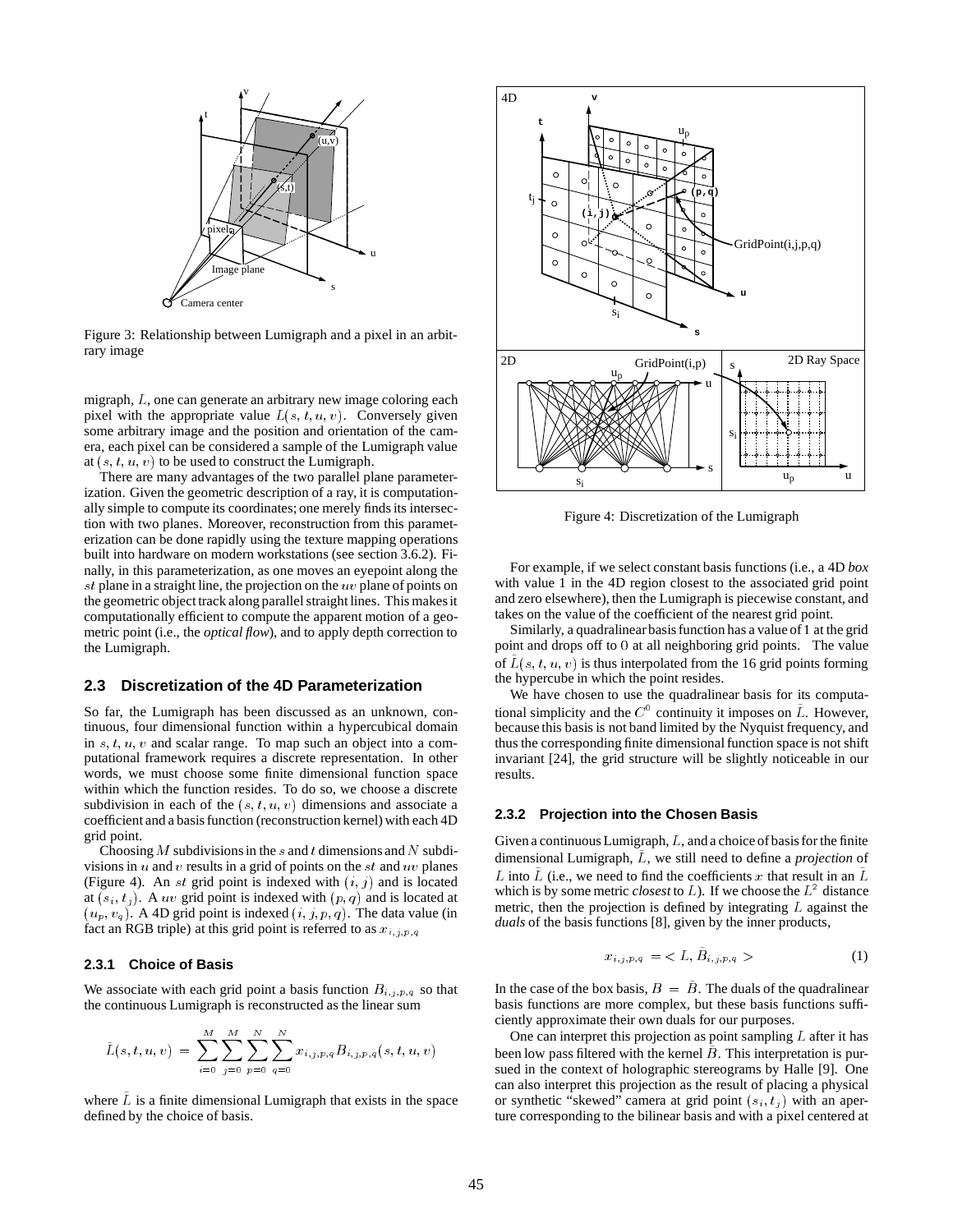

Figure 5: Choice of resolution on the  $uv$  plane

 $(u_p, v_q)$  antialiased with a bilinear filter. This analogy is pursued in [16].

In Figure 16 we show images generated from Lumigraphs. The geometric scene consisted of a partial cube with the pink face in front, yellow face in back, and the brown face on the floor. These Lumigraphs were generated using two different quadrature methods to approximate equation 1, and using two different sets of basis functions, constant and quadralinear. In (a) and (c) only one sample was used to compute each Lumigraph coefficient. In these examples severe ghosting artifacts can be seen. In (b) and (d) numerical integration over the support of  $\tilde{B}$  in st was computed for each coefficient. It is clear that best results are obtained using quadralinearbasis function, with a full quadrature method.

### **2.3.3 Resolution**

An important decision is how to set the resolutions,  $M$  and  $N$ , that best balance efficiency and the quality of the images reconstructed from the Lumigraph. The choices for  $M$  and  $N$  are influenced by the fact that we expect the visible surfaces of the object to lie closer to the uv plane than the st plane. In this case,  $N$ , the resolution of the uv plane, is closely related to the final image resolution and thus a choice for  $N$  close to final image resolution works best (we consider a range of resolutions from 128 to 512).

One can gain some intuition for the choice of M by observing the 2D subset of the Lumigraph from a single grid point on the  $uv$  plane (see  $u = 2$  in Figure 5(a)). If the surface of the object lies exactly on the  $uv$  plane at a gridpoint, then all rays leaving that point represent samples of the radiance function at a single position on the object's surface. Even when the object's surface deviates from the  $uv$  plane as in Figure 5(b), we can still expect the function across the  $st$  plane to remain smooth and thus a low resolution is sufficient. Thus a significantly lower resolution for  $M$  than  $N$  can be expected to yield good results. In our implementation we use values of  $M$  ranging from 16 to 64.

#### **2.3.4 Use of Geometric Information**

Assuming the radiance function of the object is well behaved, knowledge about the geometry of the object gives us information about the coherence of the associated Lumigraph function, and can be used to help define the shape of our basis functions.

Consider the ray  $(s, u)$  in a two-dimensional Lumigraph (Figure 6). The closest grid point to this ray is  $(s_{i+1}, u_p)$ . However, gridpoints  $(s_{i+1}, u_{p-1})$  and  $(s_i, u_{p+1})$  are likely to contain values closer to the true value at  $(s, u)$  since these grid points represent rays that intersect the object nearby the intersection with  $(s, u)$ . This suggests adapting the shape of the basis functions.

Suppose we know the depth value z at which ray  $(s, u)$  first intersects a surface of the object. Then for a given  $s_i$ , one can compute a corresponding u' for a ray  $(s_i, u')$  that intersects the same geomet-



Figure 6: Depth correction of rays



Figure 7: An  $(s, u, v)$  slice of a Lumigraph

ric location on the object as the original ray  $(s, u)$ <sup>5</sup>. Let the depth  $z$  be 0 at the uv plane and 1 at the st plane. The intersections can then be found by examining the similar triangles in Figure 6,

$$
u' = u + (s - s_i) \frac{z}{1 - z} \tag{2}
$$

It is instructive to view the same situation as in Figure  $6(a)$ , plotted in *ray space* (Figure 6(b)). In this figure, the triangle is the ray  $(s, u)$ , and the circles indicate the nearby gridpoints in the discrete Lumigraph. The diagonal line passing through  $(s, u)$  indicates the *optical flow*(in this case, horizontal motion in 2D) of the intersection point on the object as one moves back and forth in <sup>s</sup>. The intersection of this line with  $s_i$  and  $s_{i+1}$  occurs at u' and u'' respectively.

Figure 7 shows an  $(s, u)$  slice through a three-dimensional  $(s, u, v)$  subspace of the Lumigraph for the ray-traced fruitbowl used in Figure 19. The flow of pixel motion is along straight lines in this space, but more than one motion may be present if the scene includes transparency. The slope of the flow lines corresponds to the depth of the point on the object tracing out the line. Notice how the function is coherent along these flow lines [4].

We expect the Lumigraph to be smooth along the optical flow lines, and thus it would be beneficial to have the basis functions adapt their shape correspondingly. The remapping of  $u$  and  $v$  values to  $u'$  and  $v'$  performs this reshaping. The idea of shaping the support of basis functions to closely match the structure of the function being approximated is used extensively in finite element methods. For example, in the Radiosity method for image synthesis, the mesh of elements is adapted to fit knowledgeaboutthe illumination function.

<sup>&</sup>lt;sup>5</sup> Assuming there has been no change in visibility.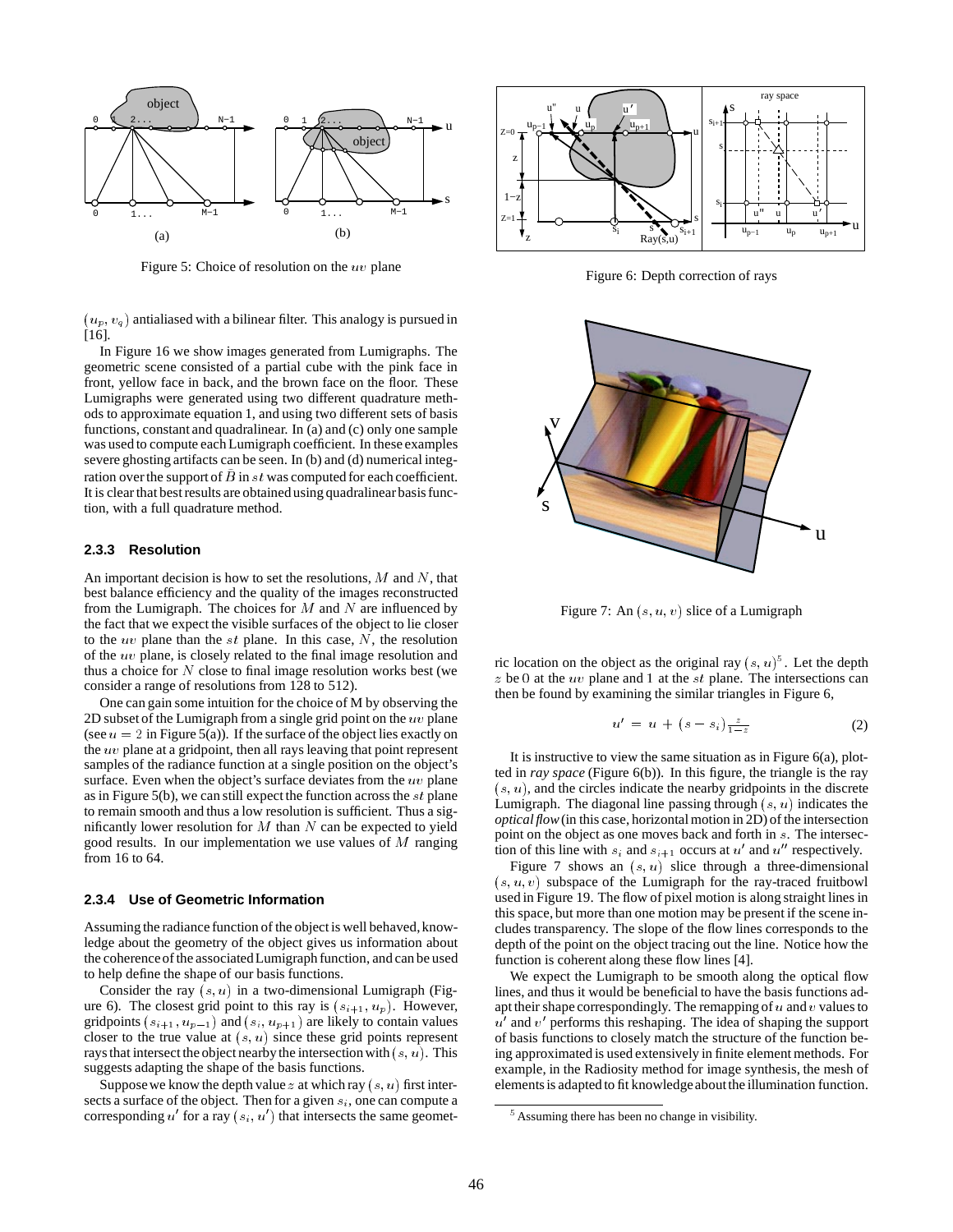

Figure 8: (a) Support of an uncorrected basis function. (b) Support of a depth corrected basis function. (c) Support of both basis functions in ray space.

The new basis function  $B'_{i,j,p,q}(s,t,u,v)$  is defined by first finding  $u'$  and  $v'$  using equation 2 and then evaluating  $B$ , that is

$$
B'_{i,j,p,q}(s,t,u,v)=B_{i,j,p,q}(s,t,u',v')\quad
$$

Although the shape of the new *depth corrected* basis is complicated,  $\hat{L}(s, t, u, v)$  is still a linear sum of coefficients and the weights of the contributing basis functions still sum to unity. However, the basis is no longer representable as a tensor product of simple boxes or hats as before. Figure 8 shows the supportof an uncorrected (light gray) and a depth corrected (dark gray) basis function in 2D geometric space and in 2D ray space. Notice how the support of the depth corrected basis intersects the surface of the object across a narrower area compared to the uncorrected basis.

We use depth corrected quadralinear basis functions in our system. The value of  $L(s, t, u, v)$  in the corrected quadralinear basis is computed using the following calculation:

#### QuadralinearDepthCorrect(s,t,u,v,z)

 $Result = 0$  $h_{st} = s_1 - s_0$  /\* grid spacing \*/  $m_{u}$   $\sim$  1  $\sim$  0 for each of the four  $(s_i, t_j)$  surrounding  $(s, t)$  $u = u + (s - s_i) * z/(1 - z)$  $v = v + (t - t_j) * z/(1 - z)$  $temp = 0$ for each of the four  $(u_p, v_q)$  surrounding  $(u', v')$ iterpWeightuv <sup>=</sup> (huv j up u0 j) (huv j vq <sup>v</sup> 0 j)=h2uv temp  $+$  = interpweight<sub>uv</sub>  $*$   $L(s_i, t_j, u_p, v_q)$  $\mathbf{r}$  =  $\mathbf{r}$  =  $\mathbf{r}$  =  $\mathbf{r}$  =  $\mathbf{r}$  =  $\mathbf{r}$  =  $\mathbf{r}$  =  $\mathbf{r}$  =  $\mathbf{r}$  =  $\mathbf{r}$  =  $\mathbf{r}$  =  $\mathbf{r}$  =  $\mathbf{r}$  =  $\mathbf{r}$  =  $\mathbf{r}$  =  $\mathbf{r}$  =  $\mathbf{r}$  =  $\mathbf{r}$  =  $\mathbf{r}$  =  $\mathbf{r}$  =  $(n_{st} - |s_i - s|) * (n_{st} - |t_j - t|)/n_{st}$ <br>and  $t =$  interp. Weight  $\ldots$  as temp  $t = \text{m}$  and  $t = \text{m}$  are  $s_t$   $\cdot$  temp return Result

Figure 17 shows images generated from a Lumigraph using uncorrected and depth corrected basis functions. The depth correction was done using a 162 polygon model to approximate the original 70,000 polygons. The approximation was generated using a mesh simplification program [10]. These images show how depth correction reduces the artifacts present in the images.

## **3 The Lumigraph System**

This section discusses many of the practical implementation issues related to creating a Lumigraph and generating images from it. Figure 9 shows a block diagram of the system. The process begins with capturing images with a hand-held camera. From known markers



Figure 9: The Lumigraph system

in the image, the camera's position and orientation (its *pose*) is estimated. This provides enough information to create an approximate geometric object for use in the depth correction of  $(u, v)$  values. More importantly, each pixel in each image acts as a sample of the plenoptic function and is used to estimate the coefficients of the discrete Lumigraph (i.e., to *develop* the Lumigraph). Alternatively, the Lumigraph of a synthetic object can be generated directly by integrating a set of rays cast in a rendering system. We only briefly touch on compression issues. Finally, given an arbitrary virtual camera, new images of the object are quickly rendered.

### **3.1 Capture for Synthetic Scenes**

Creating a Lumigraph of a synthetic scene is straightforward. A single sample per Lumigraph coefficient can be captured for each gridpoint  $(i, j)$  by placing the center of a virtual pin hole camera at  $(s_i, t_j)$  looking down the z axis, and defining the imaging frustum using the  $uv$  square as the film location. Rendering an image using this skewed perspective camera produces the Lumigraph coefficients. The pixel values in this image, indexed  $(p, q)$ , are used as the Lumingraph coefficients  $x_{i,j,p,q}$ . To perform the integration against the kernel  $\ddot{B}$ , multiple rays per coefficient can be averaged by jittering the camera and pixel locations, weighting each image using  $\ddot{B}$ . For ray traced renderings, we have used the ray tracing program provided with the Generative Modeling package[25].

### **3.2 Capture for Real Scenes**

Computing the Lumigraph for a real object requires the acquisition of object images from a large number of viewpoints. One way in which this can be accomplished is to use a special motion control platform to place the real camera at positions and orientations coincident with the  $(s_i, t_j)$  gridpoints [16]. While this is a reasonable solution, we are interested in acquiring the images with a regular hand-held camera. This results in a simpler and cheapersystem, and may extend the range of applicability to larger scenes and objects.

To achieve this goal, we must first calibrate the camera to determine the mapping between directions and image coordinates. Next, we must identify special calibration markers in each image and compute the camera's pose from these markers. To enable depthcorrected interpolation of the Lumigraph, we also wish to recover a rough geometric model of the object. To do this, we convert each input image into a silhouette using a blue-screen technique, and then build a volumetric model from these binary images.

#### **3.2.1 Camera Calibration and Pose Estimation**

Camera calibration and pose estimation can be thought of as two parts of a single process: determining a mapping between screen pixels and rays in the world. The parameters associated with this process naturally divide into two sets: extrinsic parameters, which define the camera's pose (a rigid rotation and translation), and intrinsic parameters, which define a mapping of 3D camera coordinates onto the screen. This latter mapping not only includes a perspective (pinhole) projection from the 3D coordinates to undistorted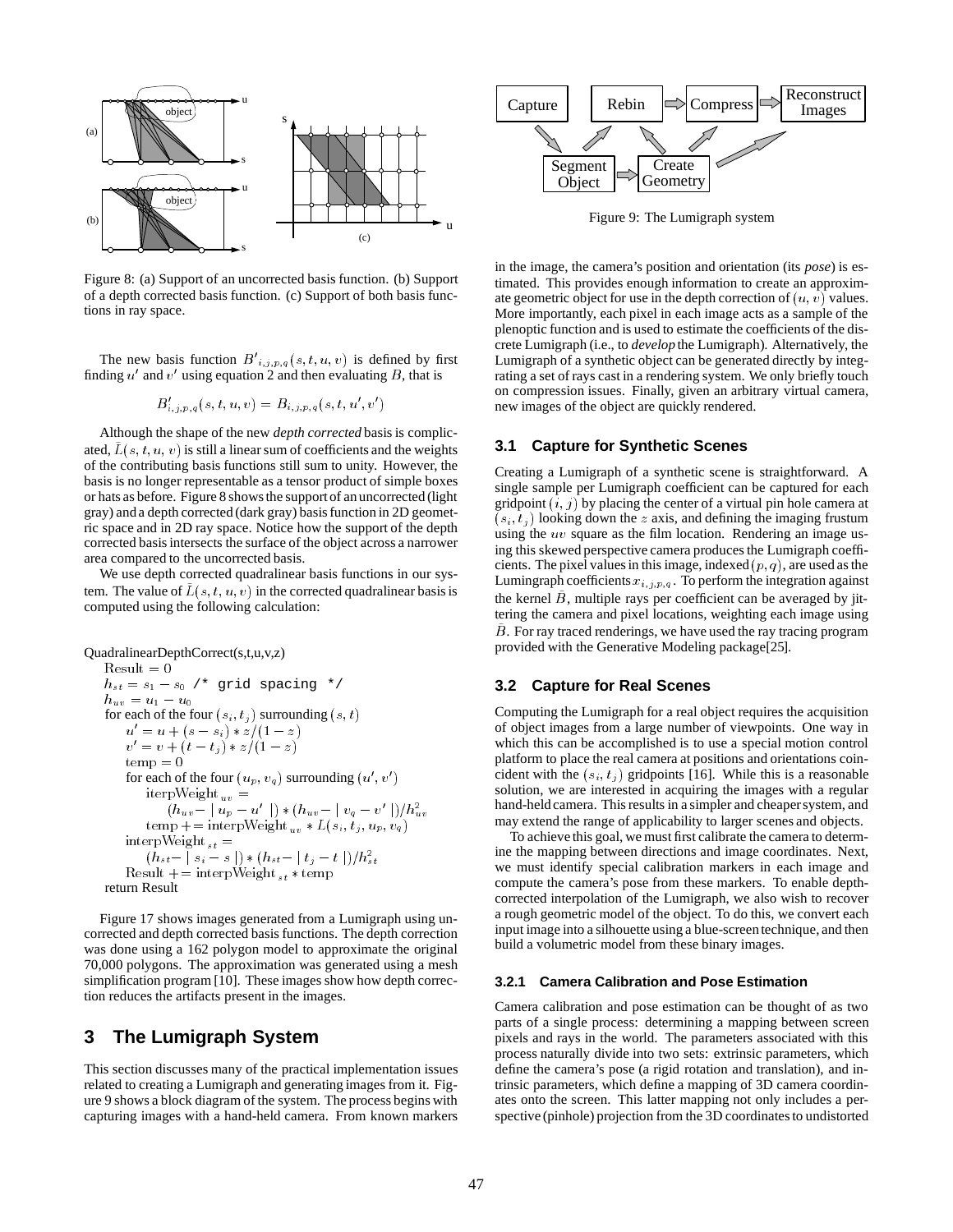

Figure 10: The capture stage

image coordinates, but also a radial distortion transformation and a final translation and scaling into screen coordinates [29, 31].

We use a camera with a fixed lens, thus the intrinsic parameters remain constant throughout the process and need to be estimated only once, before the data acquisition begins. Extrinsic parameters, however, change constantly and need to be recomputed for each new video frame. Fortunately, given the intrinsic parameters, this can be done efficiently and accurately with many fewer calibration points. To compute the intrinsic and extrinsic parameters, we employ an algorithm originally developed by Tsai [29] and extended by Willson [31].

A specially designed stage provides the source of calibration data (see Figure 10). The stage has two walls fixed together at a right angle and a base that can be detached from the walls and rotated in 90 degree increments. An object placed on such a movable base can be viewed from all directions in the upper hemisphere. The stage background is painted cyan for later blue-screen processing. Thirty markers, each of which consists of several concentric rings in a darker shade of cyan, are distributed along the sides and base. This number is sufficiently high to allow for a very precise intrinsic camera calibration. During the extrinsic camera calibration, only 8 or more markers need be visible to reliably compute a pose.

Locating markers in each image is accomplishedby first converting the image into a binary (i.e., black or white) image. A *double thresholding* operator divides all image pixels into three groups separated by intensity thresholds  $T_1$  and  $T_2$ . Pixels with an intensity below  $T_1$  are considered black, pixels with an intensity above  $T_2$ are considered white. Pixels with an intensity between  $T_1$  and  $T_2$ are considered black only if they have a black neighbor, otherwise they are considered white. The binary thresholded image is then searched for *connected components* [23]. Sets of connected components with similar centers of gravity are the likely candidates for the markers. Finally, the ratio of radii in each marker is used to uniquely identify the marker. To help the user correctly sample the viewing space, a real-time visual feedback displays the current and past locations of the camera in the view space (Figure 11). Marker tracking, pose estimation, feedback display, and frame recording takes approximately 1/2 second per frame on an SGI Indy.

## **3.3 3D Shape Approximation**

The recovery of 3D shape information from natural imagery has long been a focus of computer vision research. Many of these techniques assume a particularly simple shape model, for example, a polyhedral scenewhere all edgesare visible. Other techniques, such as stereo matching, produce sparse or incomplete depth estimates. To produce complete, closed 3D models, several approaches have been tried. One family of techniques builds 3D volumetric models



Figure 11: The user interface for the image capture stage displays the current and previous camera positions on a viewing sphere. The goal of the user is to "paint" the sphere.



Figure 12: Segmented image plus volume construction

directly from silhouettes of the object being viewed [21]. Another approach is to fit a deformable 3D model to sparse stereo data. Despite over 20 years of research, the reliable extraction of accurate 3D geometric information from imagery (without the use of active illumination and positioning hardware) remains elusive.

Fortunately, a rough estimate of the shape of the object is enough to greatly aid in the capture and reconstruction of images from a Lumigraph. We employ the octree construction algorithm described in [26] for this process. Each input image is first segmented into a binary object/background image using a blue-screen technique [12] (Figure 12). An octree representation of a cube that completely encloses the object is initialized. Then for each segmentedimage, each voxel at a coarse level of the octree is projected onto the image plane and tested against the silhouette of the object. If a voxel falls outside of the silhouette, it is removed from the tree. If it falls on the boundary, it is marked for subdivision into eight smaller cubes. After a small number of images are processed, all marked cubes subdivide. The algorithm proceeds for a preset number of subdivisions, typically 4. The resulting 3D model consists of a collection of voxels describing a volume which is known to contain the object $^6$  (Figure 12). The external polygons are collected and the resulting polyhedron is then smoothed using Taubin's polyhedral smoothing algorithm [27].

## **3.4 Rebinning**

As described in Equation 1, the coefficient associated with the basis function  $B_{i,j,p,q}$  is defined as the integral of the continuous Lumigraph function multiplied by some kernel function  $B$ . This can be written as

$$
x_{i,j,p,q} = \int L(s,t,u,v) \tilde{B}_{i,j,p,q}(s,t,u,v) \, ds \, dt \, du \, dv \qquad (3)
$$

In practice this integral must be evaluated using a finite number of samples of the function  $L$ . Each pixel in the input video stream coming from the hand-held camera represents a single sample

<sup>6</sup> Technically, the volume is a superset of the *visual hull* of the object [13].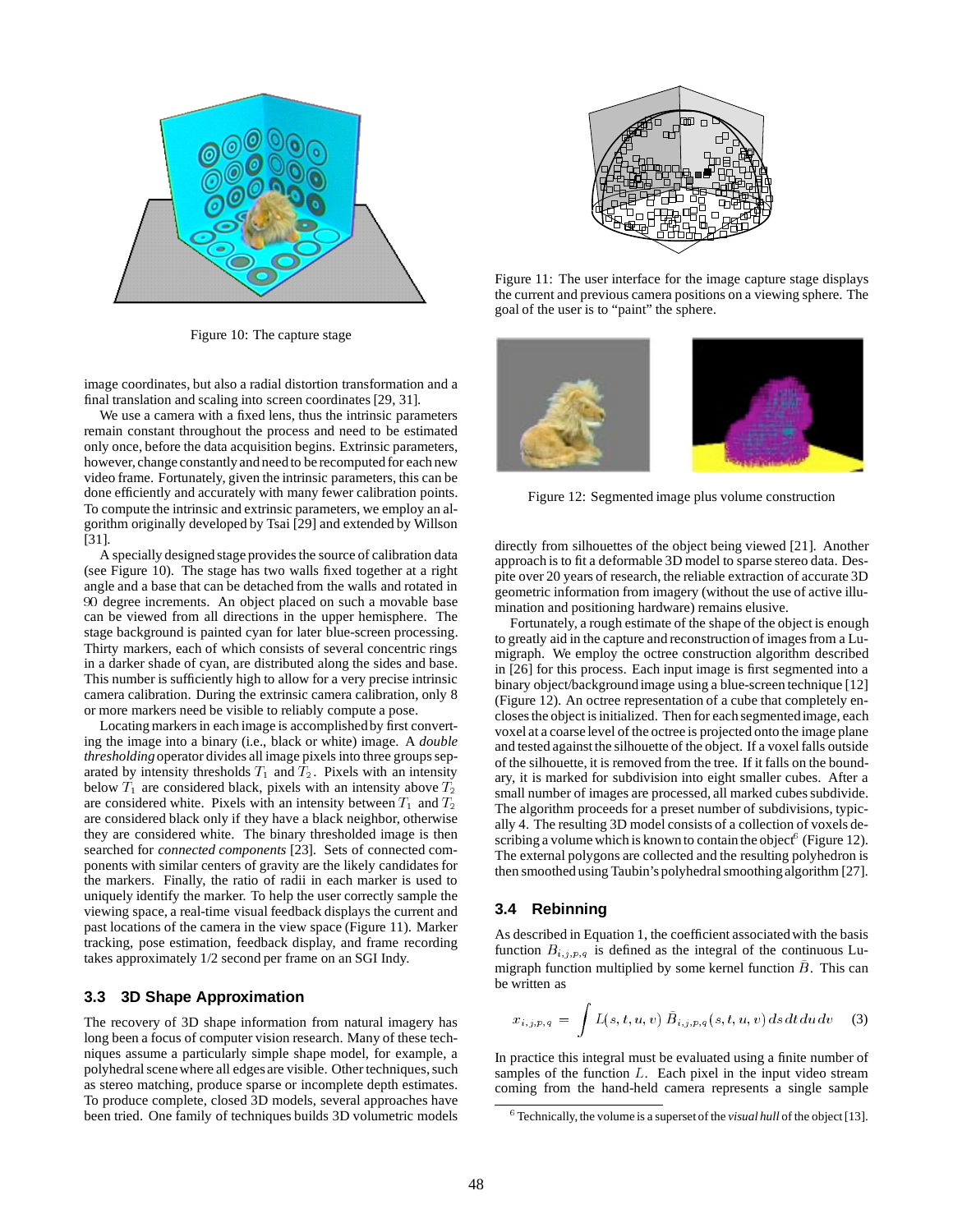$L(s_k, t_k, u_k, v_k)$ , of the Lumigraph function. As a result, the sample points in the domain cannot be pre-specified or controlled. In addition, there is no guarantee that the incoming samples are evenly spaced.

Constructing a Lumigraph from these samples is similar to the problem of multidimensional scattered data approximation. In the Lumigraph setting, the problem is difficult for many reasons. Because the samples are not evenly spaced, one cannot apply standard Fourier-based sampling theory. Because the number of sample points may be large ( $\approx 10^8$ ) and because we are working in a 4 dimensional space, it is too expensive to solve systems of equations (as is done when solving thin-plate problems [28, 18]) or to build spatial data structures (such as Delauny triangulations).

In addition to the number of sample points, the distribution of the data samples have two qualities that make the problem particularly difficult. First, the sampling density can be quite sparse, with large gaps in many regions. Second, the sampling density is typically very non-uniform.

The first of these problems has been addressed in a two dimensional scattered data approximation algorithm describedby Burt [5]. In his algorithm, a hierarchical set of lower resolution data sets is created using an image pyramid. Each of these lower resolutions represents a "blurred" version of the input data; at lower resolutions, the gaps in the data become smaller. This low resolution data is then used to fill in the gaps at higher resolutions.

The second of these problems, the non-uniformity of the sampling density, has been addressed by Mitchell [20]. He solves the problem of obtaining the value of a pixel that has been super-sampled with a non-uniform density. In this problem, when averaging the sample values, one does not want the result to be overly influenced by the regions sampled most densely. His algorithm avoids this by computing average values in a number of smaller regions. The final value of the pixel is then computed by averaging together the values of these strata. This average is not weighted by the number of samples falling in each of the strata. Thus, the non-uniformity of the samples does not bias the answer.

For our problem, we have developed a new hierarchical algorithm that combines concepts from both of these algorithms. Like Burt, our method uses a pyramid algorithm to fill in gaps, and like Mitchell, we ensure that the non-uniformity of the data does not bias the "blurring" step.

For ease of notation, the algorithm is described in 1D, and will use only one index <sup>i</sup>. A hierarchical set of basis functions is used, with the highestresolution labeled <sup>0</sup> and with lower resolutions having higher indices. Associated with each coefficient  $x_i^r$  at resolution r is a weight  $w_i^r$ . These weights determine how the coefficients at different resolution levels are eventually combined. The use of these weights is the distinguishing feature of our algorithm.

The algorithm proceeds in three phases. In the first phase, called *splat*, the sample data is used to approximate the integral of Equation 3, obtaining coefficients  $x_i^0$  and weights  $w_i^0$ . In regions where there is little or no nearby sample data, the weights are small or zero. In the second phase, called *pull*, coefficients are computed for basis functions at a hierarchical set of lower resolution grids by combining the coefficient values from the higher resolution grids. In the lower resolution grids, the gaps (regions where the weights are low) become smaller (see figure 13). In the third phase, called *push*, information from the each lower resolution grid is combined with the next higher resolution grid, filling in the gaps while not unduly blurring the higher resolution information already computed.

#### **3.4.1 Splatting**

In the splatting phase, coefficients are computed by performing Monte-Carlo integration using the following weighted average es-



Figure 13: 2D pull-push. At lower resolutions the gaps are smaller.

timator:

$$
w_i^0 = \sum_k \tilde{B}_i(s_k)
$$
  

$$
x_i^0 = \frac{1}{w_i^0} \sum_k \tilde{B}_i(s_k) L(s_k)
$$
 (4)

where  $s_k$  denotes the domain location of sample k. If  $w_i^0$  is 0, then the  $x_i^0$  is undefined. If the  $B_i$  have compact support, then each sample influences only a constant number of coefficients. Therefore, this step runs in time linear in the number of samples.

If the sample points  $s_k$  are chosen from a uniform distribution, this estimator converges to the correct value of the integral in Equation  $(3)$ , and for *n* sample points has a variance of approximately  $\frac{1}{n}\int (\hat{B}_i(s) L(s) - x_i \hat{B}_i(s))^2 ds$ . This variance is similar to that obtained using importance sampling, which is often much smaller than the crude Monte Carlo estimator. For a full analysis of this estimator, see [22].

#### **3.4.2 Pull**

In the *pull* phase, lower resolution approximations of the function are derived using a set of wider kernels. These wider kernels are defined by linearly summing together the higher resolution kernels  $(\dot{B}_{i}^{r+1} = \sum_{k} h_{k-2i} \dot{B}_{k}^{r})$  using some discrete sequence  $h$ . For linear "hat" functions,  $h[-1..1]$  is  $\{\frac{1}{2}, 1, \frac{1}{2}\}$ 

The lower resolution coefficients are computed by combining the higher resolution coefficients using  $h$ . One way to do this would be to compute

$$
w_i^{r+1} = \sum_{w_i^{r+1}} \tilde{h}_{k-2i} w_k^r
$$
  

$$
x_i^{r+1} = \frac{1}{w_i^{r+1}} \sum_k \tilde{h}_{k-2i} w_k^r x_k^r
$$
 (5)

It is easy to see that this formula, which corresponds to the method used by Burt, computes the same result as would the original estimator (Equation (4)) applied to the wider kernels. Once again, this estimator works if the sampling density is uniform. Unfortunately, when looking on a gross scale, it is imprudent to assume that the data is sampled uniformly. For example, the user may have held the camera in some particular region for a long time. This non-uniformity can greatly bias the estimator.

Our solution to this problem is to apply Mitchell's reasoning to this context, replacing Equation (5) with:

$$
w_i^{r+1} = \sum_{w_i^{r+1}} \hat{h}_{k-2i} \min(w_k^r, 1) \newline w_i^{r+1} = \frac{1}{w_i^{r+1}} \sum_{k} \hat{h}_{k-2i} \min(w_k^r, 1) x_k^r
$$

The value 1 represents full saturation<sup> $\tau$ </sup>, and the min operator is used to place an upper bound on the degree that one coefficientin a highly

<sup>7</sup> Using the value <sup>1</sup> introduces no loss of generality if the normalization of  $\bar{h}$  is not fixed.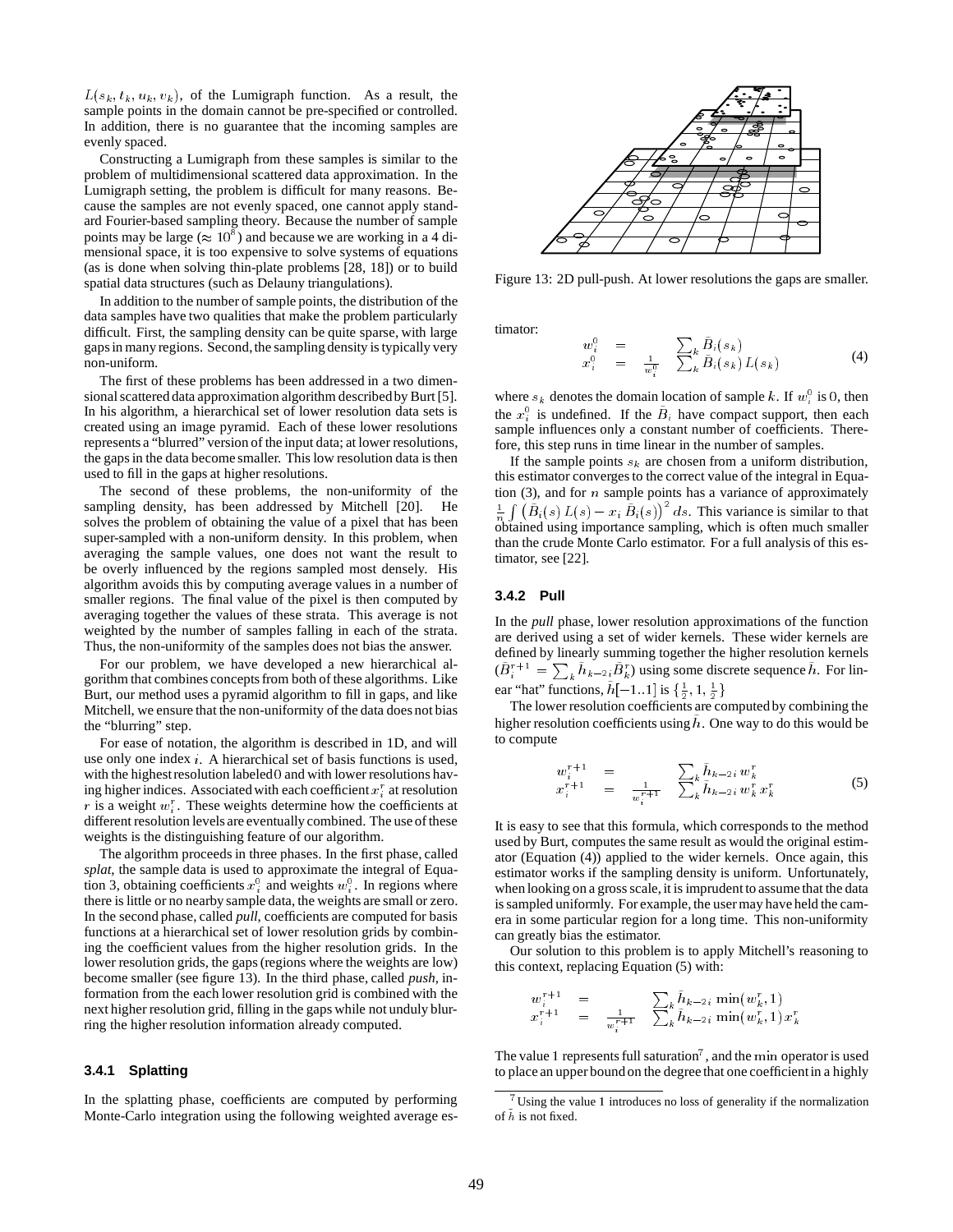sampled region, can influence the total sum <sup>8</sup>.

The pull stage runs in time linear in the number of basis function summed over all of the resolutions. Because each lower resolution has half the density of basis functions, this stage runs in time linear in the number of basis functions at resolution <sup>0</sup>.

### **3.4.3 Push**

During the push stage, the lower resolution approximation is used to fill in the regions in the higher resolution that have low weight <sup>9</sup>. If a higher resolution coefficient has a high associated confidence (i.e., has weight greater than one), we fully disregard the lower resolution information there. If the higher resolution coefficient does not have sufficient weight, we blend in the information from the lower resolution.

To blend this information, the low resolution approximation of the function must be expressedin the higher resolution basis. This is done by upsampling and convolving with a sequence  $h$ , that satisfies  $B_i^{r+1} = \sum_k h_{k-2i} B_k^r.$ 

We first compute temporary values

$$
tw_i^r = \sum_{tw_i^r} k h_{i-2k} \min(w_k^{r+1}, 1)
$$
  

$$
tx_i^r = \frac{1}{tw_i^r} \sum_{k} k h_{i-2k} \min(w_k^{r+1}, 1) x_k^{r+1}
$$

These temporary values are now ready to be blended with the values  $x$  and  $w$  values already at level  $r$ .

$$
\begin{array}{rcl} x_i^r & = & tx_i^r \left( 1 - w_i^r \right) + w_i^r \, x_i^r \\ w_i^r & = & tw_i^r \left( 1 - w_i^r \right) + w_i^r \end{array}
$$

This is analogous to the blending performed in image compositing.

#### **3.4.4 Use of Geometric Information**

This three phase algorithm must be adapted slightly when using the depth corrected basis functions  $B'$ . During the splat phase, each sample ray  $L(s_k, t_k, u_k, v_k)$  must have its u and v values remapped as explained in Section 2.3.4. Also, during the push and pull phases, instead of simply combining coefficients using basis functions with neighboring indices, depth corrected indices are used.

## **3.4.5 2D Results**

The validity of the algorithm was tested by first applying it to a 2D image. Figure 18 (a) shows a set of scattered samples from the well known mandrill image. The samples were chosen by picking 256 random line segments and sampling the mandrill very densely along these lines  $10^{\circ}$ . Image (b) shows the resulting image after the *pull/push* algorithm has been applied. Image (c) and (d) show the same process but with only 100 sample lines. The success of our algorithm on both 2D image functions and 4D Lumigraph functions leads us to believe that it may have many other uses.

## **3.5 Compression**

A straightforward sampling of the Lumigraph requires a large amount of storage. For the examples shown in section 4, we use, for a single face, a 32  $\times$  32 sampling in  $(s, t)$  space and 256  $\times$  256  $(u, v)$  images. To store the six faces of our viewing cube with 24bits per pixel requires  $32^2 \cdot 256^2 \cdot 6 \cdot 3 = 1.125$  GB of storage.

Fortunately, there is a large amount of coherence between  $(s, t, u, v)$  samples. One could apply a transform code to the 4D array, such as a wavelet transform or block DCT. Given geometric information, we can expect to do even better by considering the 4D array as a 2D array of images. We can then *predict* new  $(u, v)$  images from adjacent images, (i.e., images at adjacent  $(s, t)$  locations). Intraframe compression issues are identical to compressing single images (a simple JPEG compression yields about a 20:1 savings). Interframe compression can take advantage of increased information over other compressionmethods such as MPEG. Since we know that the object is static and know the camera motion between adjacent images, we can predict the motion of pixels. In addition, we can leverage the fact that we have a 2D array of images rather than a single linear video stream.

Although we have not completed a full analysis of compression issues, our preliminary experiments suggest that a 200:1 compression ratio should be achievable with almost no degradation. This reduces the storage requirements to under <sup>6</sup>MB. Obviously, further improvements can be expected using a more sophisticated prediction and encoding scheme.

### **3.6 Reconstruction of Images**

Given a desired camera (position, orientation, resolution), the reconstruction phase colors each pixel of the output image with the color that this camera would create if it were pointed at the real object.

### **3.6.1 Ray Tracing**

Given a Lumigraph, one may generate a new image from an arbitrary camera pixel by pixel, ray by ray. For each ray, the corresponding  $(s, t, u, v)$  coordinates are computed, the nearby grid points are located, and their values are properly interpolated using the chosen basis functions (see Figure 3).

In order to use the depth corrected basis functions given an approximate object, we transform the  $(u, v)$  coordinates to the depth corrected  $(u', v')$  before interpolation. This depth correction of the  $(u, v)$  values can be carried out with the aid of graphics hardware. The polygonal approximation of the object is drawn from the point of view and with the same resolution as the desired image. Each vertex is assigned a *red, green, blue* value corresponding to its  $(x, y, z)$ coordinate resulting in a "depth" image. The corrected depth value is found by examining the blue value in the corresponding pixel of the depth image for the  $\pm z$ -faces of the Lumigraph cube (or the red or green values for other faces). This information is used to find  $u'$ and  $v'$  with Equation 2.

#### **3.6.2 Texture mapping**

The expense of tracing a ray for each pixel can be avoided by reconstructing images using texture mapping operations. The st plane itself is tiled with texture mapped polygons with the textures defined by slices of the Lumigraph:  $\tan(x_i, j(u_p, v_q)) = x_{i,j,p,q}$ . In other words, we have one texture associated with each st gridpoint.

#### **Constant Basis**

Consider the case of constant basis functions. Suppose we wish to render an image from the desired camera shown in Figure 14. The set of rays passing through the shaded square on the st plane have  $(s, t)$  coordinates closest to the grid point  $(i, j)$ . Suppose that the uv plane is filled with tex<sub>i</sub>,. Then, when using constant basis functions, the shaded region in the desired camera's film plane should be filled with the corresponding pixels in the shaded region of the  $uv$  plane. This computation can be accomplished by placing a virtual camera at the desired location, drawing a square polygon on the

<sup>&</sup>lt;sup>8</sup>This is actually less extreme that Mitchell's original algorithm. In this context, his algorithm would set all non-zero weights to 1.

<sup>&</sup>lt;sup>9</sup> Variance measures could be used instead of weight as a measure of confidence in this phase.

 $10$  We chose this type of sampling pattern because it mimics in many ways the structure of the Lumigraph samples taken from a hand-held camera. In that case each input video image is a dense sampling of the 4D Lumigraph along a 2D plane.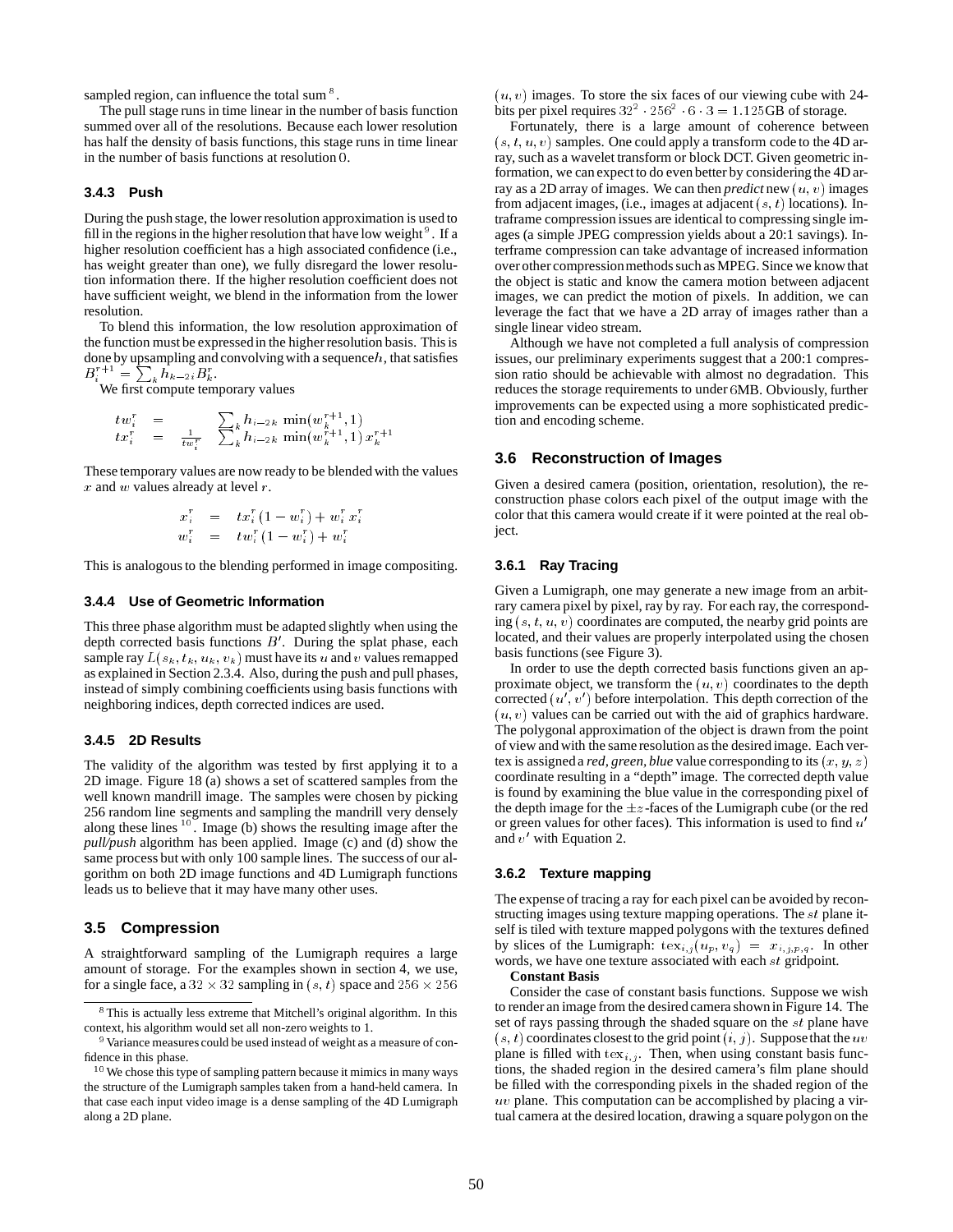

Figure 14: Texture mapping a portion of the *st* plane

 $st$  plane, and texture mapping it using the four texture coordinates  $(u, v)_0$ ,  $(u, v)_1$ ,  $(u, v)_2$ , and  $(u, v)_3$  to index into tex<sub>i,j</sub>.

Repeating this process for each grid point on the  $st$  plane and viewing the result from the desired camera results in a complete reconstruction of the desired image. Thus, if one has an  $M \times M$ resolution for the st plane, one needs to draw at most  $M^2$  texture mapped squares, requiring on average, only one ray intersection for each square since the vertices are shared. Since many of the  $M<sup>2</sup>$ squares on the st plane are invisible from the desired camera, typically only a small fraction of these squares need to be rendered. The rendering cost is independent of the resolution of the final image.

Intuitively, you can think of the st plane as a piece of holographic film. As your eye moves back and forth you see different things at the same point in  $st$  since each point holds a complete image.

#### **Quadralinear Basis**

The reconstruction of images from a quadralinear basis Lumigraph can also be performed using a combination of texture mapping and alpha blending. In the quadralinear basis, the support of the basis function at  $i$ ,  $j$  covers a larger square on the st plane than does the box basis (see Figure 15(a)). Although the regions do not overlap in the constant basis, they do in the quadralinear basis. For a given pixel in the desired image, values from 16 4D grid points contribute to the final value.

The quadralinear interpolation of these 16 values can be carried out as a sequence of bilinear interpolations, first in uv and then in st. A bilinear basis function is shown in Figure 15(b) centered at grid point  $(i, j)$ . A similar basis would lie over each grid point in  $uv$  and every grid point in  $st$ .

Texture mapping hardware on an SGI workstation can automatically carry out the bilinear interpolation of the texture in  $uv$ . Unfortunately, there is no hardware support for the st bilinear interpolation. We could approximate the bilinear pyramid with a linear pyramid by drawing the four triangles shown on the floor of the basis function in Figure 15(b). By assigning  $\alpha$  values to each vertex ( $\alpha = 1$  at the center, and  $\alpha = 0$  at the outer four vertices) and using alpha blending, the final image approximates the full quadralinear interpolation with a linear-bilinear one. Unfortunately, such a set of basis functions do not sum to unity which causes serious artifacts.

A different pyramid of triangles can be built that does sum to unity and thus avoids these artifacts. Figure 15(c) shows a hexagonal region associated with grid point  $(i, j)$  and an associated linear basis function. We draw the six triangles of the hexagon with  $\alpha = 1$  at the center and  $\alpha = 0$  at the outside six vertices<sup>11</sup>. The linear interpolation of  $\alpha$  values together with the bilinear interpolation of the texture map results in a linear-bilinear interpolation. In practice we have found it to be indistinguishable from the full quad-



Figure 15: Quadralinear vs. linear-bilinear

ralinear interpolation. This process requires at most  $6 M<sup>2</sup>$  texture mapped,  $\alpha$ -blended triangles to be drawn.

## **Depth Correction**

As before, the  $(u, v)$  coordinates of the vertices of the texture mapped triangles can be depth corrected. At interior pixels, the depth correction is only approximate. This is not valid when there are large depth changes within the bounds of the triangle. Therefore, we adaptively subdivide the triangles into four smaller ones by connecting the midpoints of the sides until they are (a) smaller than a minimum screen size or (b) have a sufficiently small variation in depth at the three corners and center. The  $\alpha$  values at intermediate vertices are the average of the vertices of the parent triangles.

## **4 Results**

We have implemented the complete system described in this paper and have created Lumigraphs of both synthetic and actual objects. For synthetic objects, Lumigraphs can be created either from polygon rendered or ray traced images. Computing all of the necessary images is a lengthy process often taking weeks of processing time.

For real objects, the capture is performed with an inexpensive, single chip Panasonicanalog video camera. The capture phase takes less than one hour. The captured data is then "developed"into a Lumigraph. This off-line processing, which includes segmenting the image from its background, creating an approximate volumetric representation, and rebinning the samples, takes less than one day of processing on an SGI Indy workstation.

Once the Lumigraph has been created, arbitrary new images of the object or scene can be generated. One may generate these new images on a ray by ray basis, which takes a few seconds per frame at  $450 \times 450$  resolution. If one has hardware texture mapping available, then one may use the acceleration algorithm described in Section 3.6.2. This texture mapping algorithm is able to create multiple frames per second from the Lumigraph on an SGI Reality Engine. The rendering speed is almost independent of the desired resolution of the output images. The computational bottleneck is moving the data from main memory to the smaller texture cache.

Figure 19 shows images of a synthetic fruit bowl, an actual fruit bowl, and a stuffed lion, generated from Lumigraphs. No geometric information was used in the Lumigraph of the synthetic fruit bowl. For the actual fruit bowl and the stuffed lion, we have used the approximate geometry that was computed using the silhouette information. These images can be generated in a fraction of a second, independent of scene complexity. The complexity of both the geometry and the lighting effects present in these images would be difficult to achieve using traditional computer graphics techniques.

 $11$ <sup>The alpha blending mode is set to perform a simple summation.</sup>